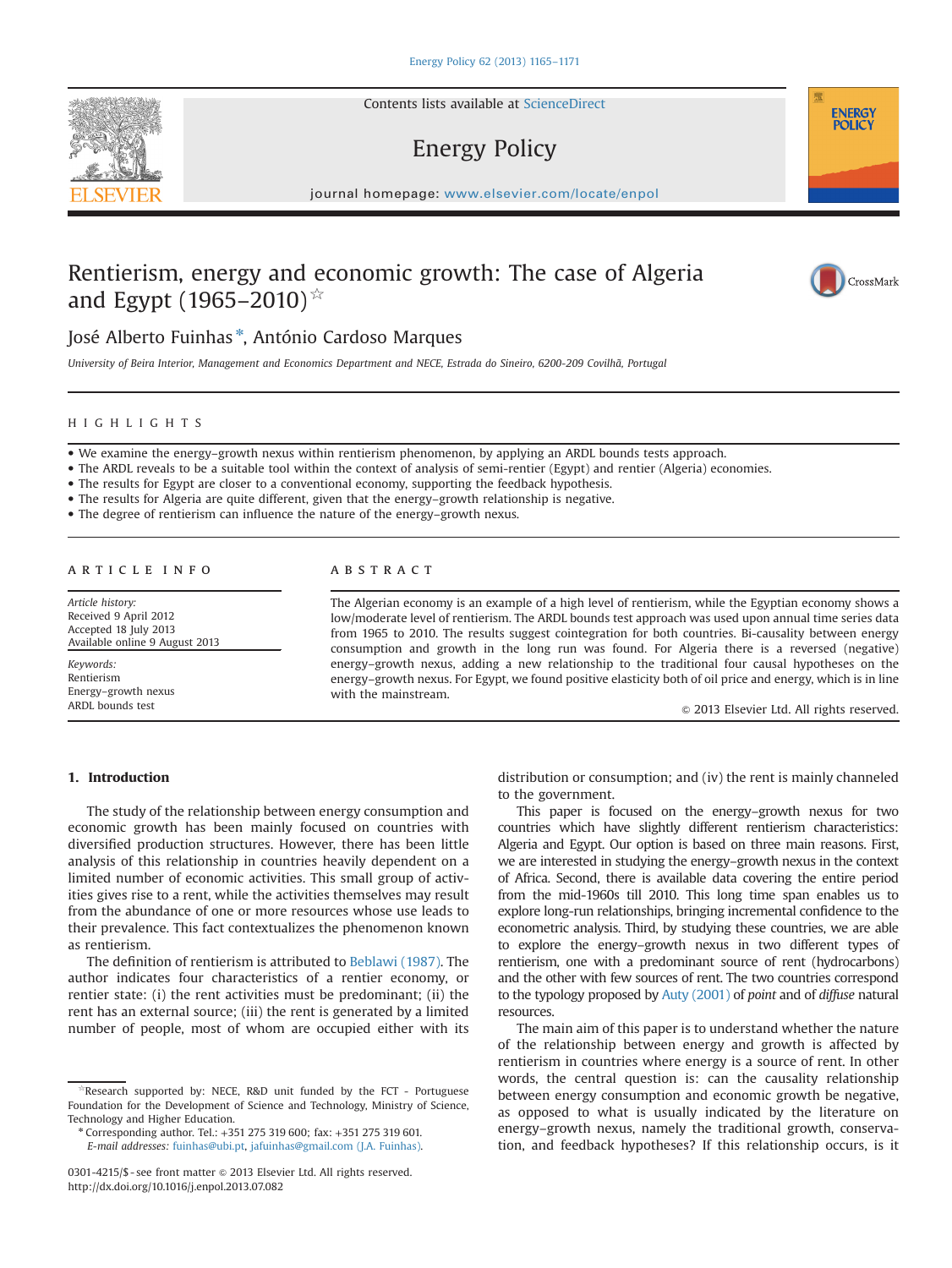stable over time? To the best of our knowledge there are no studies that address the energy–growth nexus for rentier states.

We explore the potential of dummies to control for outliers and structural breaks. Indeed, if we did not take into account these outliers and structural breaks, then cointegration relations in the energy–growth nexus could be masked. To do so, the ARDL bounds test methodology is used. This econometric technique allows the use of both impulse and shift dummies, making it possible to capture cointegration relationships, given that they allow economic shocks and structural breaks to be accommodated, respectively.

The results strongly suggest that the analysis of the energy– growth nexus must be controlled for the rentierism phenomenon. Indeed, it is observed that the dependence on a particular source of rent can lead to an atypical relationship, i.e., energy consumption may not be a driver of economic growth. This result does not fit into any of the traditional hypotheses of the energy–growth nexus, namely growth, conservation, feedback and neutrality hypotheses.

The paper evolves as follows. Section 2 summarizes the energy– growth nexus, and exposes the idiosyncratic features of rentier states. [Section 3](#page--1-0) discloses data, methodology and models. [Section 4](#page--1-0) reveals the results. In [section 5](#page--1-0) the results are discussed, and [section](#page--1-0) [6](#page--1-0) concludes.

#### 2. The energy–growth nexus and rentierism

Energy consumption and the economic growth nexus have been analyzed in a comprehensive body of literature. A review of literature is provided by [Odhiambo \(2010\),](#page--1-0) [Ozturk \(2010\)](#page--1-0), and [Payne \(2010\).](#page--1-0) Approaches to both a single country (e.g. [Lee and](#page--1-0) [Chang, 2007;](#page--1-0) [Wolde-Rufael, 2009 and Fuinhas and Marques,](#page--1-0) [2011\)](#page--1-0), and a set of countries (e.g. [Akinlo, 2008;](#page--1-0) [Chiou-Wei et al.,](#page--1-0) [2008 and Fuinhas and Marques, 2012a\)](#page--1-0), have been used. The empirical results reveal endless diversity that is conditional on the nature of the data, time span, countries' idiosyncrasies, and the econometric approaches used (e.g. [Ozturk, 2010](#page--1-0)).

Literature on the energy–growth nexus identifies four hypotheses (see, among others, [Ozturk, 2010 and Fuinhas and Marques, 2012b](#page--1-0)): (i) the growth hypothesis postulates a unidirectional causality running from energy to growth; (ii) the conservation hypothesis assumes a unidirectional causality running from growth to energy; (iii) the feedback hypothesis asserts bidirectional causality between energy and growth; and (iv) the neutrality hypothesis states that energy and growth are neutral with respect to each other. Implicit in the assumptions of causality is that the relationship between energy and growth are positive (growth hypothesis, conservation hypothesis, and feedback hypothesis) or that this relationship is absent (neutrality hypothesis). Due to the complexities inherent in these hypotheses, policy makers must consider that policies towards energy could provoke dissimilar effects. However, none of these hypotheses suggests that increased consumption of energy causes a decrease in growth.

In the analysis of the energy–growth nexus, it is worthwhile considering that, on the one hand, high oil prices encumber the economy of non-producers and, on the other, they should benefit producer countries (e.g. [Stevens and Dietsche, 2008](#page--1-0)). The evaluation of energy growth for countries that are abundant in hydrocarbons raises an issue that has not been adequately studied in the literature. In fact, the abundance of an energy source may influence the nature of causality, and may even constitute support for what is known in the literature as the resource curse. The literature on the natural resource curse is far from consensual (e.g. [Brunnschweiler, 2008\)](#page--1-0). Both the literature on the resource curse and the more specific literature on rentierism indicate several economic and social dysfunctions (e.g. [Yates, 1996](#page--1-0); [Auty,](#page--1-0) [2001;](#page--1-0) [Isham et al., 2005](#page--1-0); [Beblawi, 2008 and Kolstad and Wiig,](#page--1-0) [2009\)](#page--1-0). Literature on the resource curse (for a survey see [Rosser,](#page--1-0) [2006](#page--1-0)) argues that an abundance of a natural resource contributes to meager economic and social accomplishments; it also induces poor standards of democracy and may even breed civil war. More research is required regarding the energy–growth nexus.

Inherent in the phenomenon of rentierism are a rentier mentality and absence of tax pressure. The rentier mentality has profound consequences in terms of productivity ([Yates, 1996\)](#page--1-0). Labor is attracted by the activities of real estate speculation associated with the oil sector, or for jobs in the Government bureaucracy. The rentier is highly exposed to external price shocks. When confronted with low incomes, the rentier tends to adopt austerity measures instead of diversifying the economy [\(Yates,](#page--1-0) [1996](#page--1-0)).

Rentier economies are characterized by the near absence of taxes and, as such, people have little influence over the political class. So, the political class is not encouraged to attend to the real needs of the population. Instead the aim is to keep the citizen submissive and dependent, by creating various social support programs [\(Spiess, 2008\)](#page--1-0). Another characteristic of rentier economies is the dependence on foreign human capital. The work is mostly done by skilled immigrants. According to [Spiess \(2008\),](#page--1-0) national workers only stay in office for the duration of the work.

Algeria and Egypt reveal idiosyncratic characteristics of rentierism. Algeria is a rentier economy ([Álvarez, 2010](#page--1-0)), while Egypt is a semirentier economy [\(Beblawi, 2008](#page--1-0)). As stated by [Auty \(2001\)](#page--1-0), in economies with point source resources, few people have property rights and they are capital intensive. In economies with diffuse natural resources, property rights are disseminated through society and they have low investment barriers (e.g. [Stevens and Dietsche, 2008](#page--1-0)). Egypt is an unusual case of a rentier in the sense that its sources of revenue are not dependent on one industry, but rather on a small number of sources, including: hydrocarbons (oil and natural gas), tourism, strategic location (Suez Canal), and foreign aid workers' remittances (first the USSR and then the USA).

Briefly, these North African countries experienced episodes of turbulence, either politically or economically. In Algeria, oil and natural gas (hydrocarbons) are the main sources of external rent. The oil crisis of 1973 was advantageous to the Algerian leadership, because it meant an increase in the in-flow of oil rent. After that, the Algerian economy became increasingly dependent on oil, which led to difficulties when the price dropped significantly during the 1980s, thanks to the oil glut. Natural gas was gradually gaining importance as a source of foreign rent. The doubling of capacity in 1984, the Trans-Mediterranean pipeline and the entry into operation of the Maghreb-Europe pipeline in 1996, contributed decisively to the development of natural gas exploration in this country. The death of Houari Boumedienne, in 1978, allowed an increase in corruption, while the country became much more bureaucratic. Progressively, the entire economy in Algeria became based on external rent, which discouraged the development of a domestic production sector.

In its turn, Egypt has experienced three autocratic presidents during the period under consideration: (i) Gamal Abdel Nasser (1954–1970), (ii) Anwar Sadat (1971–1981), and Hosni Mubarak (1981–2011). After the six-day war in 1967, the remaining years of the Nasser government were much milder. In October 1973, Sadat declared war on Israel, partly to recover the pride wounded in the 1967 war. The interwar period (1967–1973) was therefore a time of hardship. The Gulf of Suez and the Western Desert are the main crude oil reserves, while the Nile Delta and the Western Desert are abundant in natural gas. In addition to oil and gas, other important sources of income are tourism in Egypt and revenue associated with the Suez Canal. Overall, Egypt has been a very autocratic country, with frequent geopolitical challenges, which is open to the outside world predominantly through tourism.